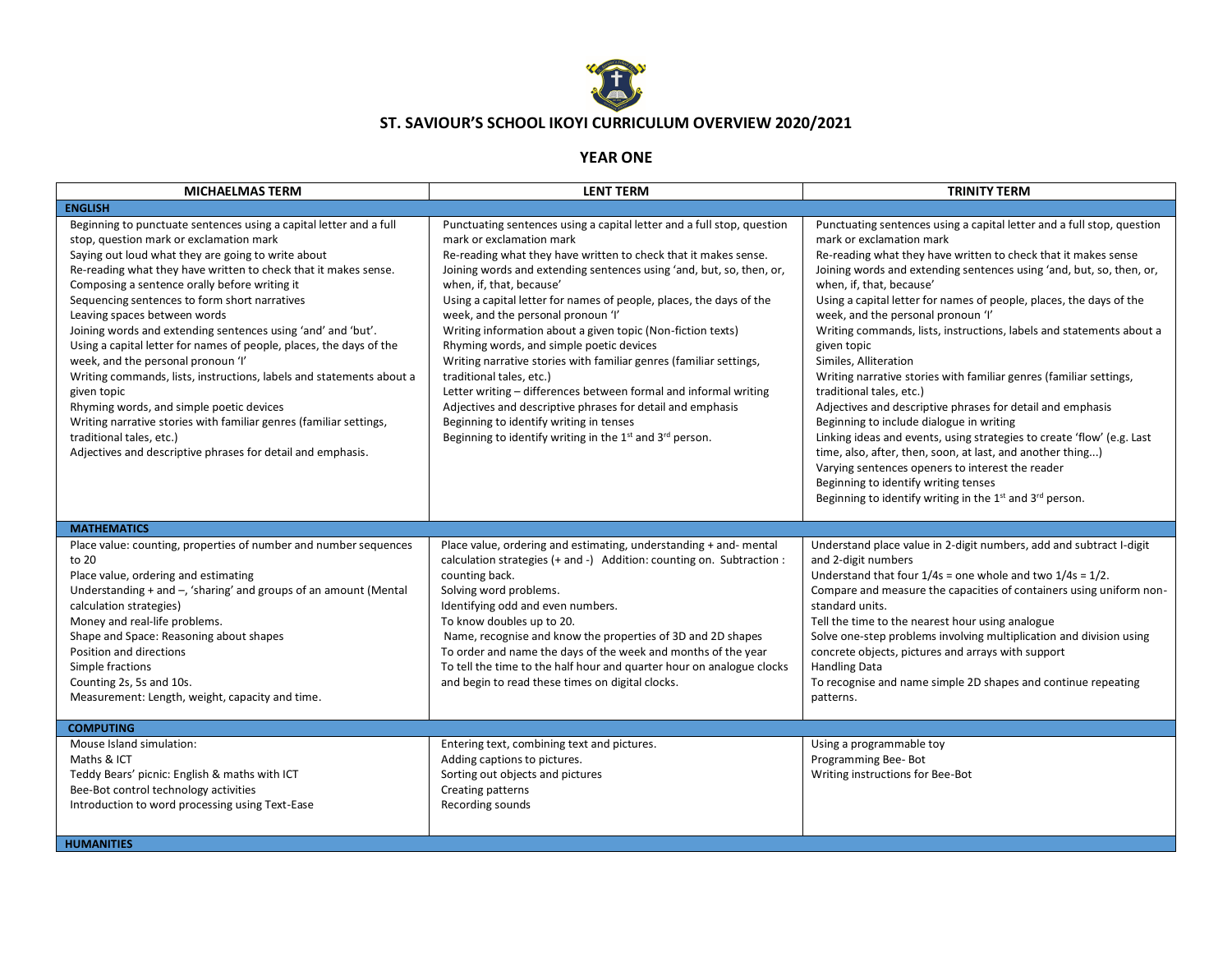

| History:                                                               | History:                                                                  | History:                                                                                     |
|------------------------------------------------------------------------|---------------------------------------------------------------------------|----------------------------------------------------------------------------------------------|
| Women in History - Queen Amina                                         | <b>Surviving the Stone Age</b>                                            | Transport through the ages                                                                   |
| Ask questions and make predictions to raise their curiosity.           | Children to make a basic timeline with the main dates of the periods      | Children name and describe different types of transport.                                     |
| Explore what a historian is, does, and how they find out facts.        | in Stone Age to Iron Age Britain marked on it.                            | Produce a timeline of land vehicles over 100 years.                                          |
| Children to build a basic timeline and place Queen Amina on it.        | Children to look at cave paintings, and to ask what can they tell us      | Children to look at the history of flight travel.                                            |
| Children to be introduced to the principle of the three R's, Relevant, | about life in the Stone Age.                                              | Children to explore the story of sea travel, looking at how boats have                       |
| Reliable and Rich.                                                     | Children to find out about hunting and gathering in the Stone Age, by     | changed through time.                                                                        |
| Geography:                                                             | looking at animal bones found on site to the last meal of Lindow Man.     | Children will explore Space travel and travel of the future.                                 |
| The World Around Us                                                    | Children to look at Stonehenge, and question its purpose. Design and      |                                                                                              |
| Children to be introduced to maps, atlases, google maps in order to    | make a replica Stonehenge. Children to research what Neolithic            | Geography:                                                                                   |
| find out where the UK, Nigeria and their neighboring countries are     | homes looked like and design and make a model of a Neolithic home.        | <b>Holidays</b>                                                                              |
| Children to explore the weather in Nigeria, and to compare this to the | Geography:                                                                | Children will look at the features of the sea side and then look at a UK                     |
| UK.                                                                    | <b>Oceans and continents</b>                                              | seaside resort and draw comparisons to a local beach in Lagos.                               |
| Children to explore the seasons of the UK, and how this brings about   | Children to learn about the continents. They will use world maps,         | Children will design a poster trying to persuade people to go on                             |
| different weather patterns.                                            | atlases and the globe.                                                    | holiday in Lagos.                                                                            |
| Children to look aerial photographs of the school to plan a simple map | Children to learn about the 5 oceans of the world. They will use          | Children will discuss popular holiday destinations around the world,                         |
| and use basic symbols in a key.                                        | explore the difference between oceans, seas, rivers, lakes, ponds,        | and will explore the features that make them popular.                                        |
|                                                                        | puddles etc.                                                              | Children will explore how holidays have changed over the years.                              |
|                                                                        |                                                                           |                                                                                              |
|                                                                        | Children to be begin to use simple directions, North, South, East and     |                                                                                              |
|                                                                        | West. They will use compasses and will complete a set of simple           |                                                                                              |
|                                                                        | orienteering challenges.                                                  |                                                                                              |
|                                                                        |                                                                           |                                                                                              |
|                                                                        | Children will start to identify some physical features of different       |                                                                                              |
|                                                                        | continents from videos.                                                   |                                                                                              |
|                                                                        | Children will have a sorting activity to consolidate the previous         |                                                                                              |
|                                                                        | learning. They will cut stick and label the different physical geography. |                                                                                              |
|                                                                        |                                                                           |                                                                                              |
| <b>DRAMA</b>                                                           |                                                                           |                                                                                              |
| Cooperative Learning and Playing                                       | Improving Conversation And Teamwork (Non-Verbal Story)                    | Encouraging and improving co-operative learning and playing                                  |
|                                                                        |                                                                           |                                                                                              |
| Developing Individual Presentation Skills                              | <b>Exploring Situations To Make Presentations</b>                         | Making simple dramatic presentations                                                         |
| Performing The Christmas Production                                    | Improvisation And Building Teamwork/work in role and setting              | Learning to project the voice                                                                |
| Giving accounts - As In A Story or Speech                              | <b>Observational skills</b>                                               | To improve confidence and public speaking skills                                             |
| Performing A Nigerian Theme                                            | Identifying and imitating patterns                                        | Hot seating                                                                                  |
|                                                                        |                                                                           |                                                                                              |
| <b>MUSIC</b>                                                           |                                                                           |                                                                                              |
|                                                                        |                                                                           |                                                                                              |
| <b>EXPLORING SOUNDS</b>                                                | <b>SINGING</b>                                                            | Pitch: melodic shape; (Singing) scales and modes                                             |
| Choose sounds and instruments and suggest how they should be used      | Use voice expressively and creatively                                     | Duration: rhythm, pulse metre                                                                |
| and played                                                             | Singing songs speaking chants and rhymes                                  | Timbre: quality of sound produced using ICT, voices and instruments                          |
| Listen to recorded music                                               | Playing tuned and untuned instruments                                     | Expressive use of sounds                                                                     |
| Explore different sound sources                                        |                                                                           | Singing songs and hymns                                                                      |
| Respond to music                                                       |                                                                           | Listening and recalling rhythmic and melodic patterns                                        |
| Production song                                                        |                                                                           |                                                                                              |
| <b>FRENCH</b>                                                          |                                                                           |                                                                                              |
|                                                                        |                                                                           |                                                                                              |
| "I'm discovering French language"                                      | "I am discovering French language and culture"                            | "I am discovering French language and culture"                                               |
| - To say "Hello" and "Goodbye"                                         | • To be polite (you are welcome, sorry)                                   | • To be polite (I would like, please)                                                        |
| - To speak in a French classroom: simple instructions                  | • To say some food I eat                                                  | • To say what I like and dislike about food                                                  |
| - To say the alphabet in French                                        | • To say and ask the feeling<br>• To describe animals (colours and size)  | • To describe simply the family<br>• To talk about outfit (name of some clothes and colours) |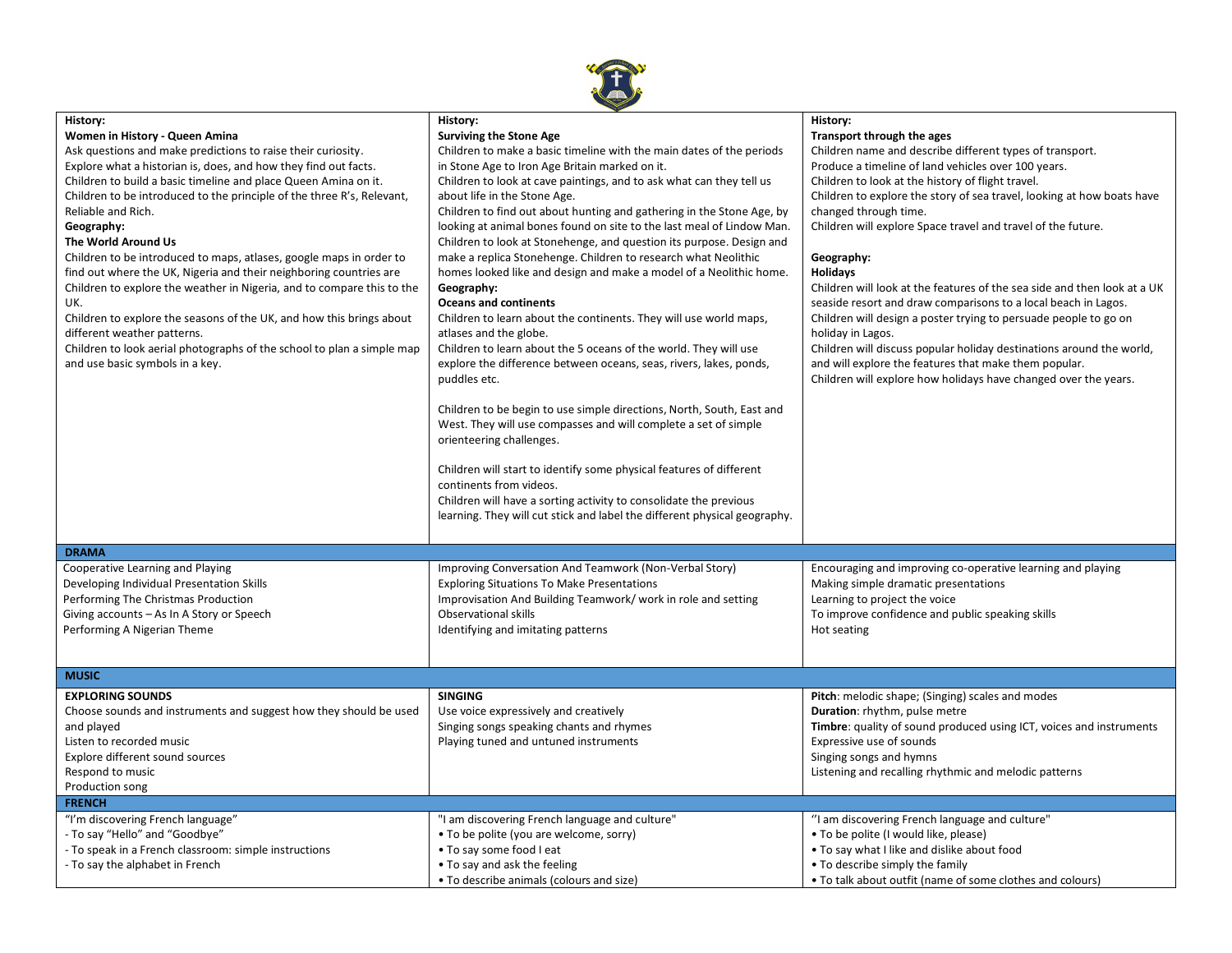

| - To ask and designate a classroom's object (name and colours of the |                                         |                                                               |
|----------------------------------------------------------------------|-----------------------------------------|---------------------------------------------------------------|
| items)                                                               |                                         |                                                               |
| - To count up to 10                                                  |                                         |                                                               |
| - To say the days of the week                                        |                                         |                                                               |
| - To be polite in French (thank you)                                 |                                         |                                                               |
|                                                                      |                                         |                                                               |
| <b>PSCHE</b>                                                         |                                         |                                                               |
| We're All Stars                                                      | Living long, living strong              | <b>Dear Dairy</b>                                             |
| Devising a class charter                                             | Keeping clean                           | Asking for help                                               |
| Getting to know each other                                           | Growing and changing                    | Feeling loved and cared for                                   |
| Problem -solving                                                     | Families and care                       | Managing uncomfortable feelings                               |
|                                                                      |                                         |                                                               |
| Looking after each other                                             | Staying healthy                         | Thoughts, feelings and behaviour                              |
| Be Friendly, Be Wise                                                 | Daring to be different                  | Joining in Joining up                                         |
| Making friends, Falling out with a friend                            | Our likes and dislikes                  | Listening effectively                                         |
|                                                                      | Feeling proud                           | <b>Expressing opinions</b>                                    |
|                                                                      |                                         | Knowing right and wrong                                       |
|                                                                      |                                         | Needs of living things                                        |
|                                                                      |                                         |                                                               |
|                                                                      |                                         |                                                               |
|                                                                      |                                         |                                                               |
|                                                                      |                                         |                                                               |
| <b>LIBRARY</b>                                                       |                                         |                                                               |
| Orientation                                                          | <b>BOOK GENRE</b>                       | Sequential order in the library                               |
| Library citizenship                                                  | Fiction books                           | Alphabetical order                                            |
|                                                                      |                                         |                                                               |
| Book handling and care skills                                        | Nonfiction books                        | Dot-to-dot (2)                                                |
| Parts of a book                                                      | Sequential order                        | Library and his shelves                                       |
| Reinforce ABC order                                                  | Reinforce alphabetizing skills          | Let's organise fiction books, nonfiction books                |
| Self-selection of appropriate materials.                             | Location skills in easy fiction section | Familiarity with new books                                    |
| Familiarizing children with newly acquired books in the library      | Reading skills                          | Literature appreciation/response                              |
| (reading)                                                            | Familiarity with new books(reading)     | Caldecott award                                               |
|                                                                      |                                         | Authors and illustrators                                      |
|                                                                      |                                         | Familiarity with books in the library (reading)               |
| <b>SWIMMING</b>                                                      |                                         |                                                               |
| <b>WATER CONFIDENCE</b>                                              | FLOATATION AND ROTATIONAL SKILLS.       | Push, glide and submerging skills:                            |
| Kicking with the board                                               | Star float                              | Push and glide, face in the water on a streamline position    |
| FLOATATION AND ROTATION SKILLS                                       | Push and glide                          | Kicking skills: Kicking with the board and without the board. |
| Mushroom float                                                       | Glide on a streamline position          | Blowing bubbles.                                              |
| Star float                                                           |                                         |                                                               |
| PE.                                                                  |                                         |                                                               |
| <b>GAME ACTIVITIES</b>                                               | <b>GYMNASTIC ACTIVITIES</b>             | <b>GYMNASTIC ACTIVITIES</b>                                   |
| Beanbag skills                                                       | Body shapes                             | Travelling in space                                           |
| Quoit skills                                                         | Making sequence                         | Travelling and still shape                                    |
| <b>Ball skills</b>                                                   | Movement phrases on apparatus           | Keep your balance                                             |
| <b>Ball games</b>                                                    | Partner works on apparatus              | Travelling and balancing                                      |
|                                                                      |                                         | Forward rolls                                                 |
| <b>GYMNASTICS ACTIVITIES</b>                                         | <b>GAMES ACTIVITIES</b>                 | Simple sequence                                               |
| Finding and using space                                              | Quoit skills                            |                                                               |
| Traveling over mats and hoops                                        | <b>Ball skills</b>                      | <b>GAMES ACTIVITIES</b>                                       |
| Traveling with partners                                              | Further ball skills                     | Circle games, Stuck in the mud, Catch, Racket skill           |
| Traveling over mats and benches                                      | <b>Ball games</b>                       |                                                               |
|                                                                      |                                         |                                                               |